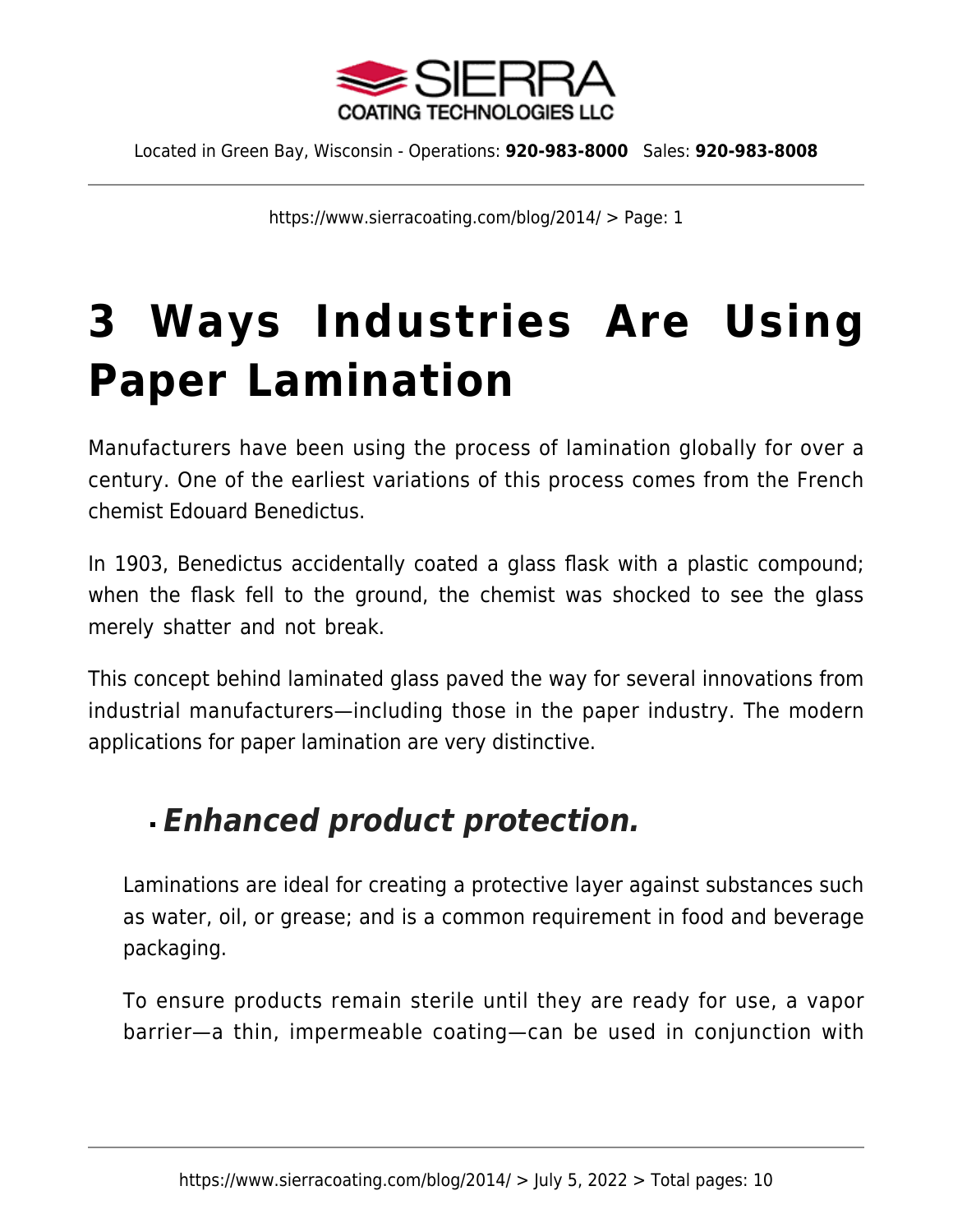

https://www.sierracoating.com/blog/2014/ > Page: 2

various laminates to keep moisture and oxygen out of the packaging.

## *Security from counterfeiting.*

Paper manufacturers often use specially colored laminating adhesives as a security measure against counterfeit ticketing. When a laminate-treated ticket is torn, the unique color is clearly visible, signifying the ticket's authenticity. These specialized tickets are resilient enough to withstand contact with water and mild bending.

This practice is used with many types of tickets, such as those for sporting events, musical performances, and even public transportation.

## *Light "Block Out" Barriers.*

Some laminations are used to create an inside adhesive layer able to block the transmission of light. This "block out" coating is popular for many products that need to keep light from showing through the other side.

These products include advertisements (aisle signs or those found in store windows), trading and playing cards, photographic light boxes, and many others.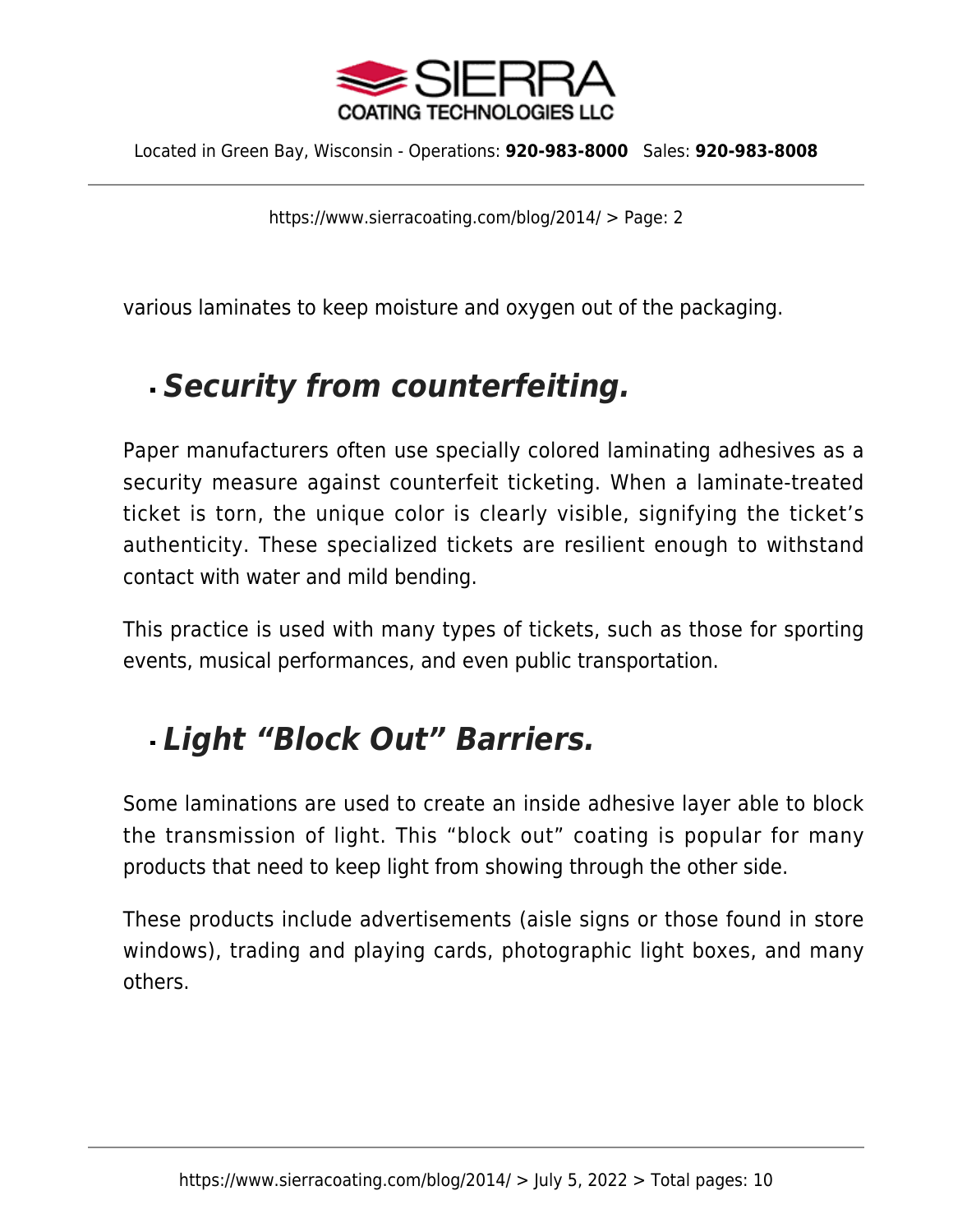

https://www.sierracoating.com/blog/2014/ > Page: 3



## **Learn About Our Paper Lamination Services**

At Sierra Coating, we have over 20 years of experience providing customers with consistent, high-quality laminated paper products. In addition to being ISO, FDA, and NSF compliant, our products and services are versatile enough to meet the requirements of any application.

For more information on the extensive lamination services we offered, please [contact Sierra Coating](https://www.sierracoating.com/contact) today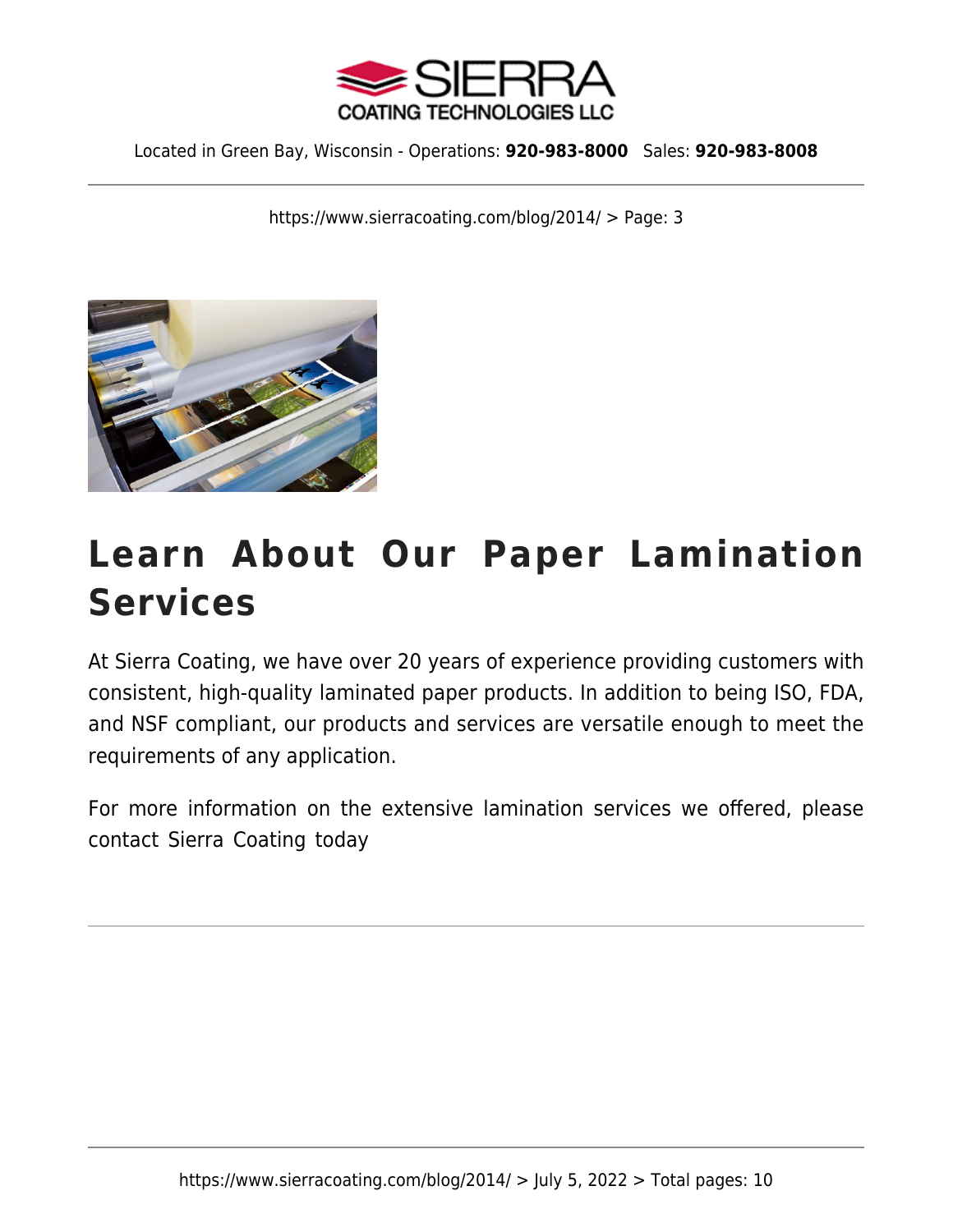

https://www.sierracoating.com/blog/2014/ > Page: 4

# **[Rising Trends in the Blister](https://www.sierracoating.com/blog/rising-trends-blister-packaging/) [Packaging Industry](https://www.sierracoating.com/blog/rising-trends-blister-packaging/)**

The U.S. packaging market has seen its share of difficulties in recent years—including high raw material costs and negative environmental impact—but trends on the horizon predict a brighter future for manufacturers, vendors, and consumers alike.

The market is evolving rapidly, largely due to the increased usage of blister packaging throughout the country. Blister packs are highly versatile products that offer several advantages to various consumer goods. The efficiency and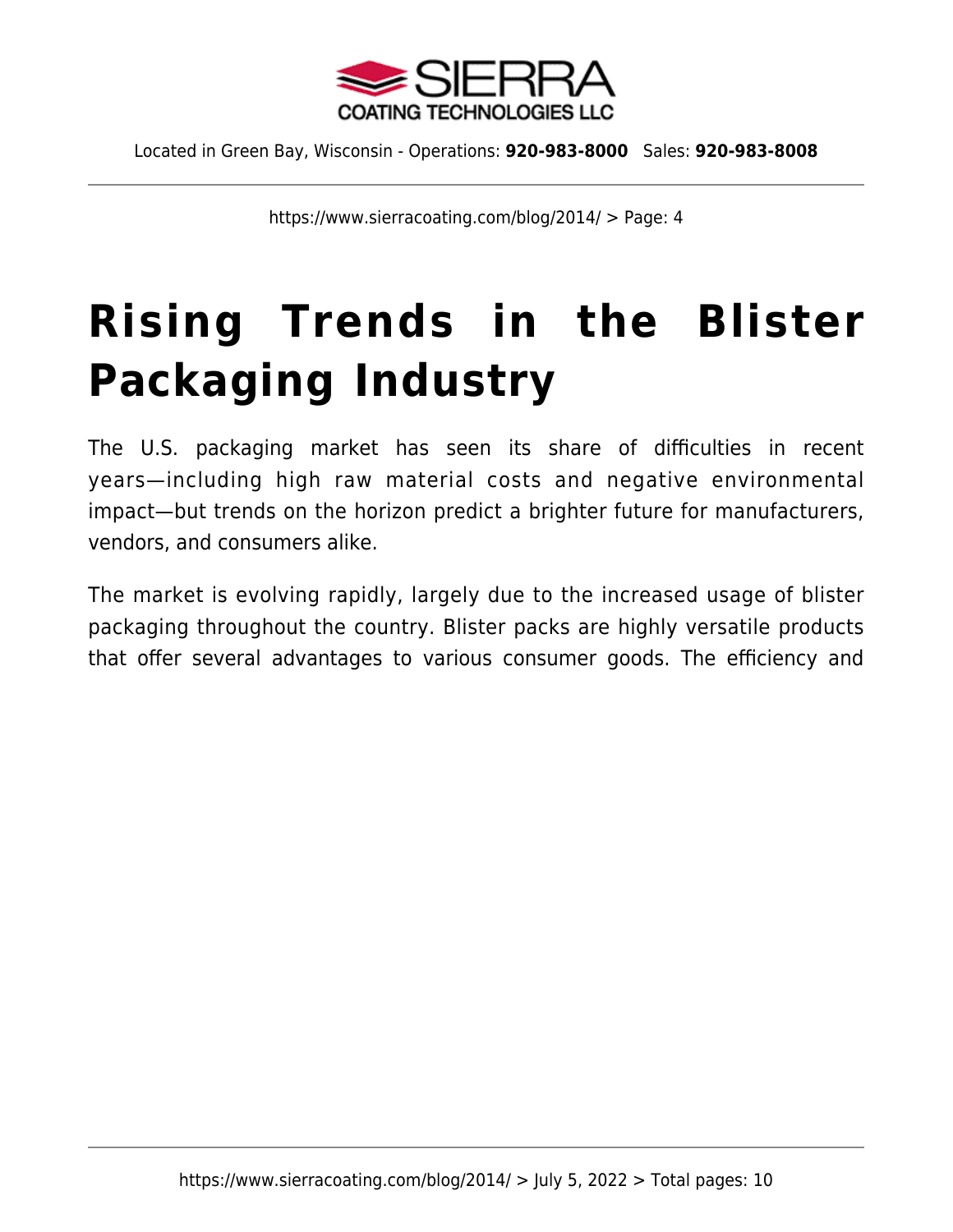

https://www.sierracoating.com/blog/2014/ > Page: 5

popularity of blister packaging has sparked several notable



- Enhanced protective features. To provide added protection for consumer goods, vendors are utilizing higher-quality plastics and raw materials when producing blister packs. With the use of plastics, blister packs can safeguard any products from possible contamination—particularly in regards to medicine and medical devices. Thermoform plastics can instill blister packs with chemical and wear resistances as well as increased durability.
- Product and technological innovations. Manufacturers are constantly on the lookout for high performing solutions with low production costs—blister packaging offers both. Blister packs can be manufactured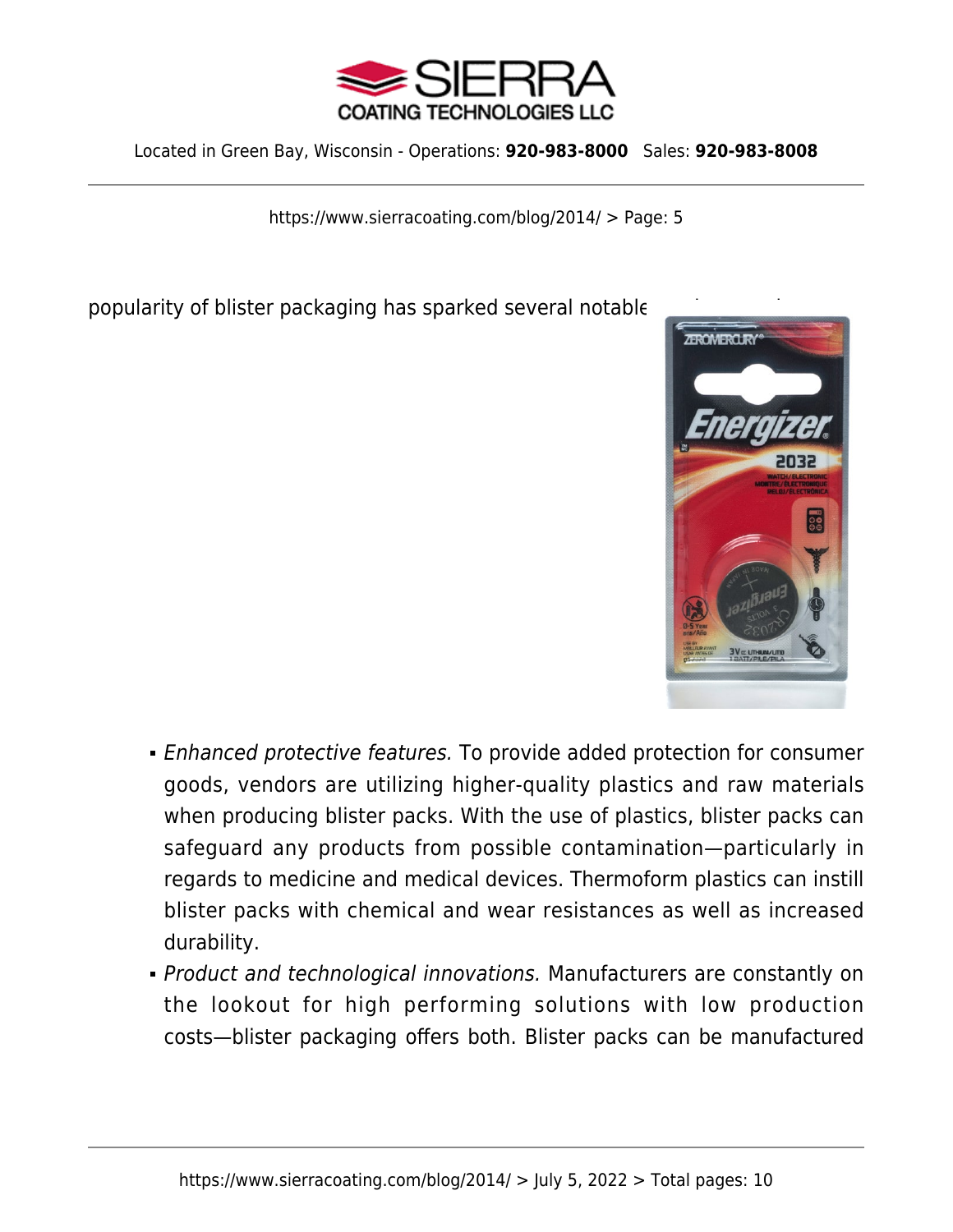

https://www.sierracoating.com/blog/2014/ > Page: 6

to provide products with longer shelf lives thanks to their anti-microbial qualities. Nanotechnology is also playing a larger role in blister packaging. The use of nanotechnology affords blister packs enhanced barrier protection and reduced weight of the package. This technology is in high demand by pharmaceutical companies requiring improved protection against moisture, oxygen, and other gases for their products; demand for nanotechnology-based packaging is expected to increase by 15% compound annual growth rate during the forecast period.

- Demand for child safety. There is a growing demand for blister packs that are safer for children, such as child-resistant and tamper evident products. Child-resistant products are a direct result of numerous poisonrelated injuries befalling children; non-secure packaging can lead to accidental ingestion of medicines. Tamper evident products also have a positive effect on the packaging market, since they can an early warning sign for avoiding questionable products.
- Sustainability. Certain packaging materials can adversely affect the environment. To combat this issue, packaging and manufacturing companies have been encouraged to develop more sustainable products and solutions. Current environmental regulations are forcing vendors to cultivate blister packs that are more eco-friendly; vendors are designing bio-degradable blister packs, which will be expensive to produce and will necessitate increased research to offset added costs.

These rising trends are expected to continue driving growth within the U.S.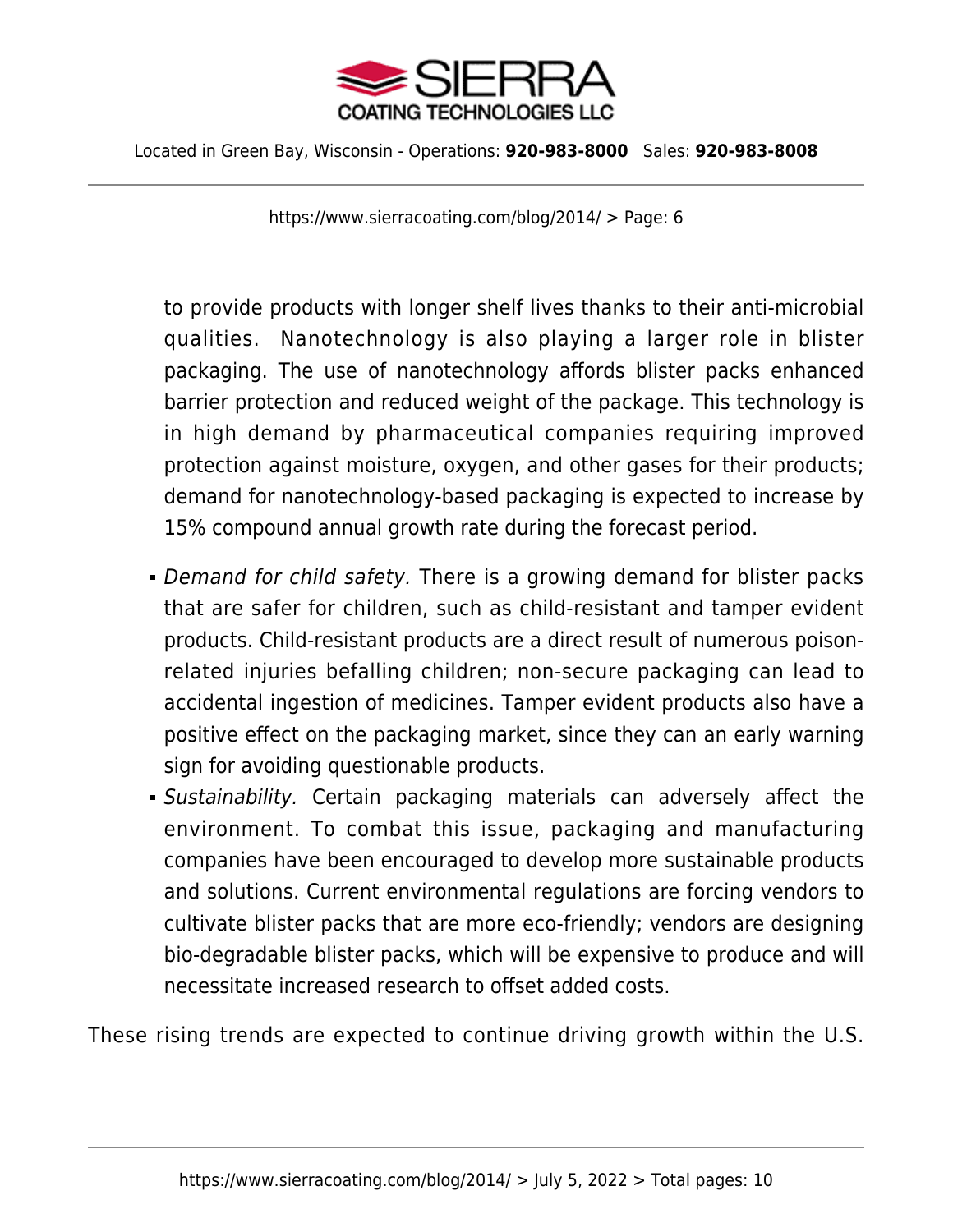

https://www.sierracoating.com/blog/2014/ > Page: 7

market, as manufacturers, vendors, and consumers strive for reliable packaging solutions.

# **[Blister Packs: A Great Choice for](https://www.sierracoating.com/blog/blister-packs-great-choice-packaging/) [Packaging](https://www.sierracoating.com/blog/blister-packs-great-choice-packaging/)**

As important as products can be to consumers and manufactures, sometimes the packaging can be just as vital. Without proper and secure packaging, products can be stolen, tampered with or contaminated before they get into the hands of consumers.

No matter what side of the market you're on, producer or purchaser, damaged products equate to bad business. So many costs are already involved in the production and distribution of products, and consumers expect to receive functional products—why should both parties end up spending more in the long run?

There are numerous options for packaging, but blister packs many times are a superior choice for your products.

### **What are Blister Packs?**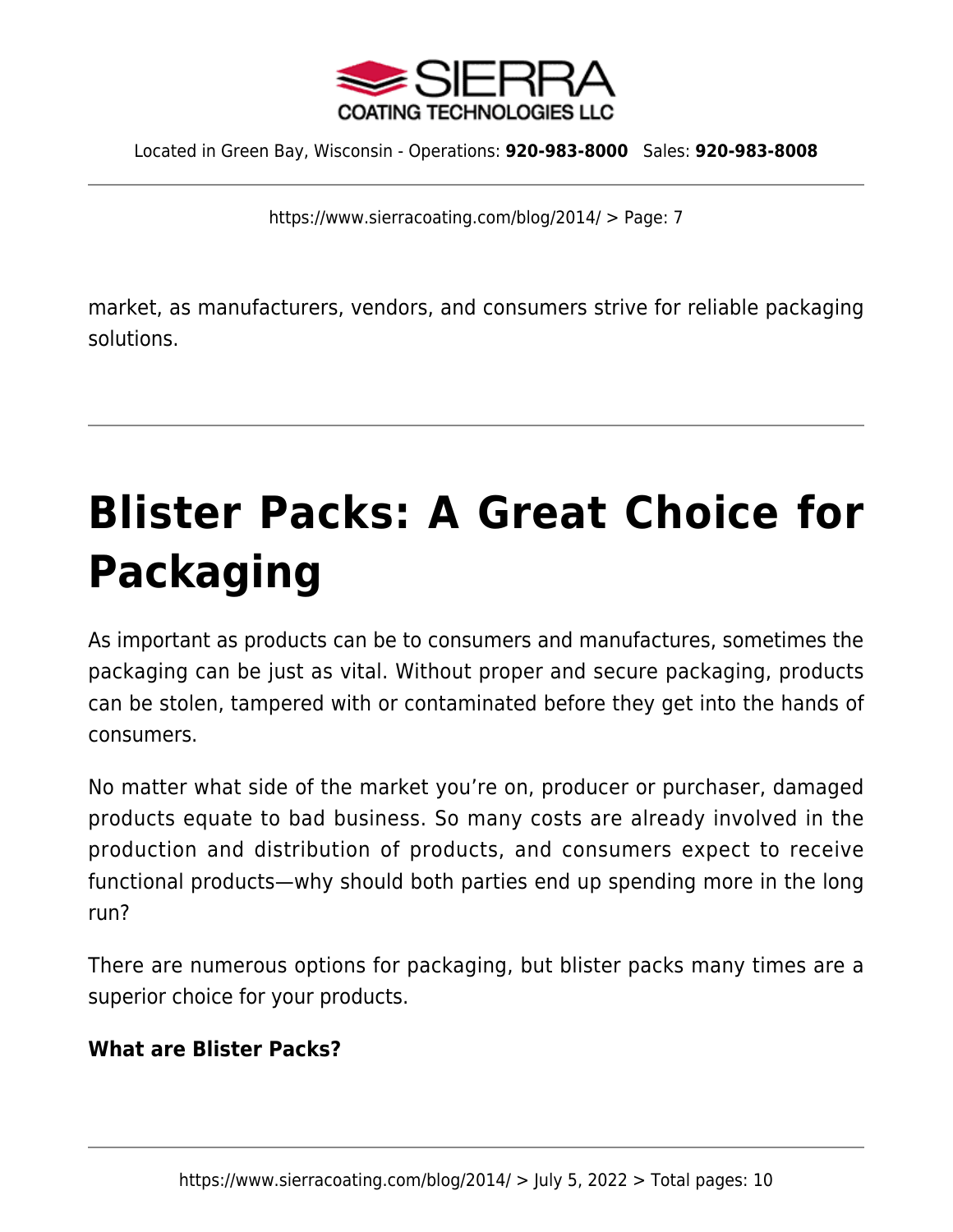

https://www.sierracoating.com/blog/2014/ > Page: 8

You might not be familiar with the name, but you've surely seen blister packs on store shelves. Blister packs are a type of plastic packaging commonly used for different consumer and pharmaceutical goods; a "blister" is a plastic shell that was thermoformed or plastic molded, then it is adhered to a paperboard or foil—blisters can also be bonded alone, which are called clamshell enclosures.

Blister packs protect products against varying environmental changes and shipping damage—while providing aesthetic value. Blister packs are often paired with custom designs to entice passersby.

#### **Advantages of Blister Packs**

Using blister packs offers several benefits to manufacturers and consumers, which include:

• Product protection. As mentioned, blister packs act as a barrier between your product and outside elements. The weather isn't the only thing capable of damaging your product; before getting into the hands of consumers, products can experience all kinds of impact or possible contamination. If you're buying medicine, be aware that the slightest impurity can make you seriously ill—blister packs can help keep you healthy.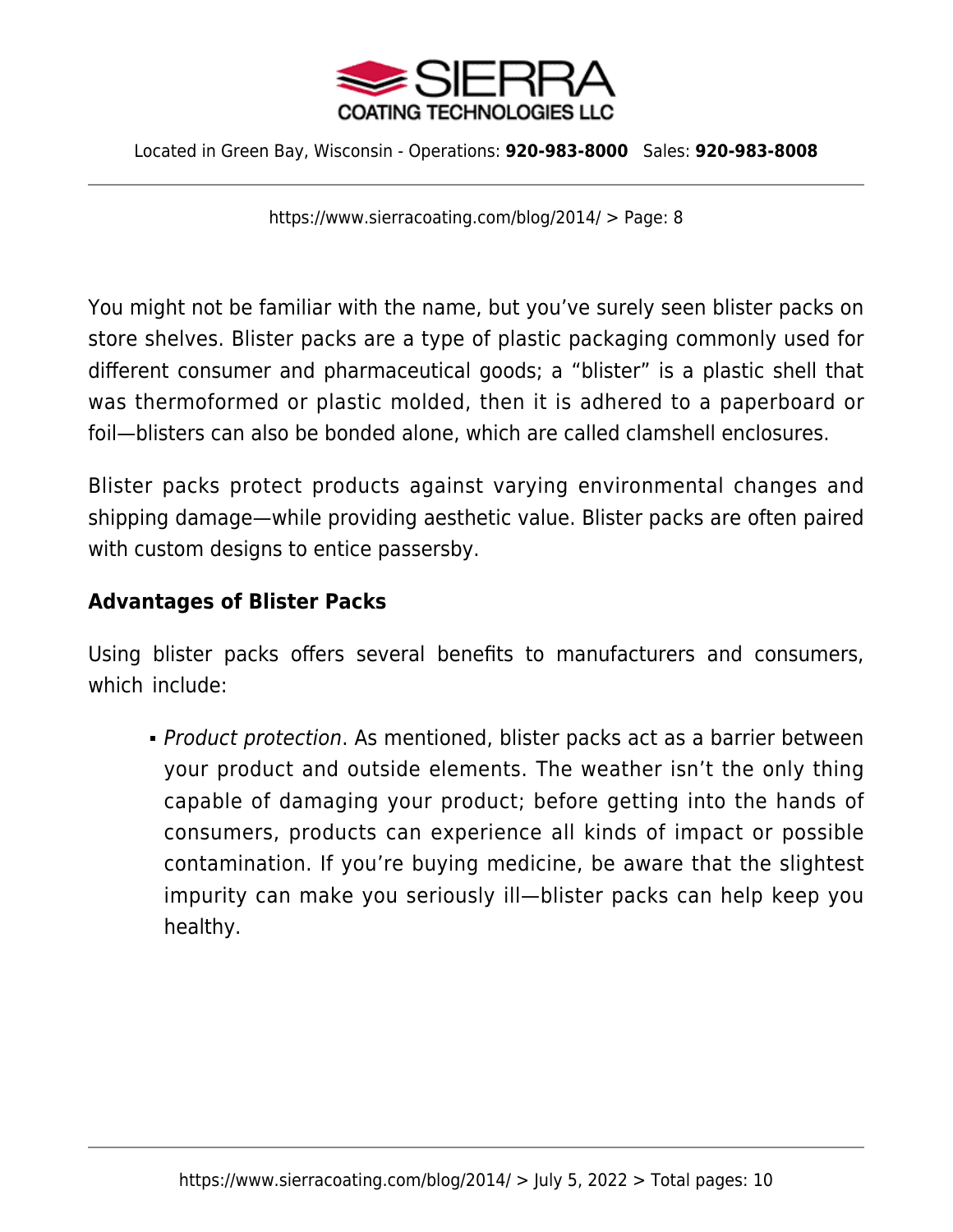

https://www.sierracoating.com/blog/2014/ > Page: 9



Evidence of tampering. Products are

individually sealed in blister packs, and the packs are designed to be torn in order to reach the product inside. Some blister packaging uses tamper-proof mechanisms and due to this, blister packs can quickly and easily inform consumers if their product has been mishandled or previously opened. Thanks to blister packs, consumers know when to stay away from potentially unsafe products.

Versatility of Use. Blister packs can also be child resistant—these packs use a paper or film layer with a peelable adhesive that must be removed before reaching a product. Some blister packs, such as those made with 15-mil polyvinyl chloride, provide another layer of protection to products; blister packs made of harder substances with bitter-tasting coatings help deter children from chewing on them.

Blister packs are designed for high-speed production and high versatility. Blister packs are useful in various applications, and are often the most cost-effective, aesthetically pleasing, and safest option to package different products.